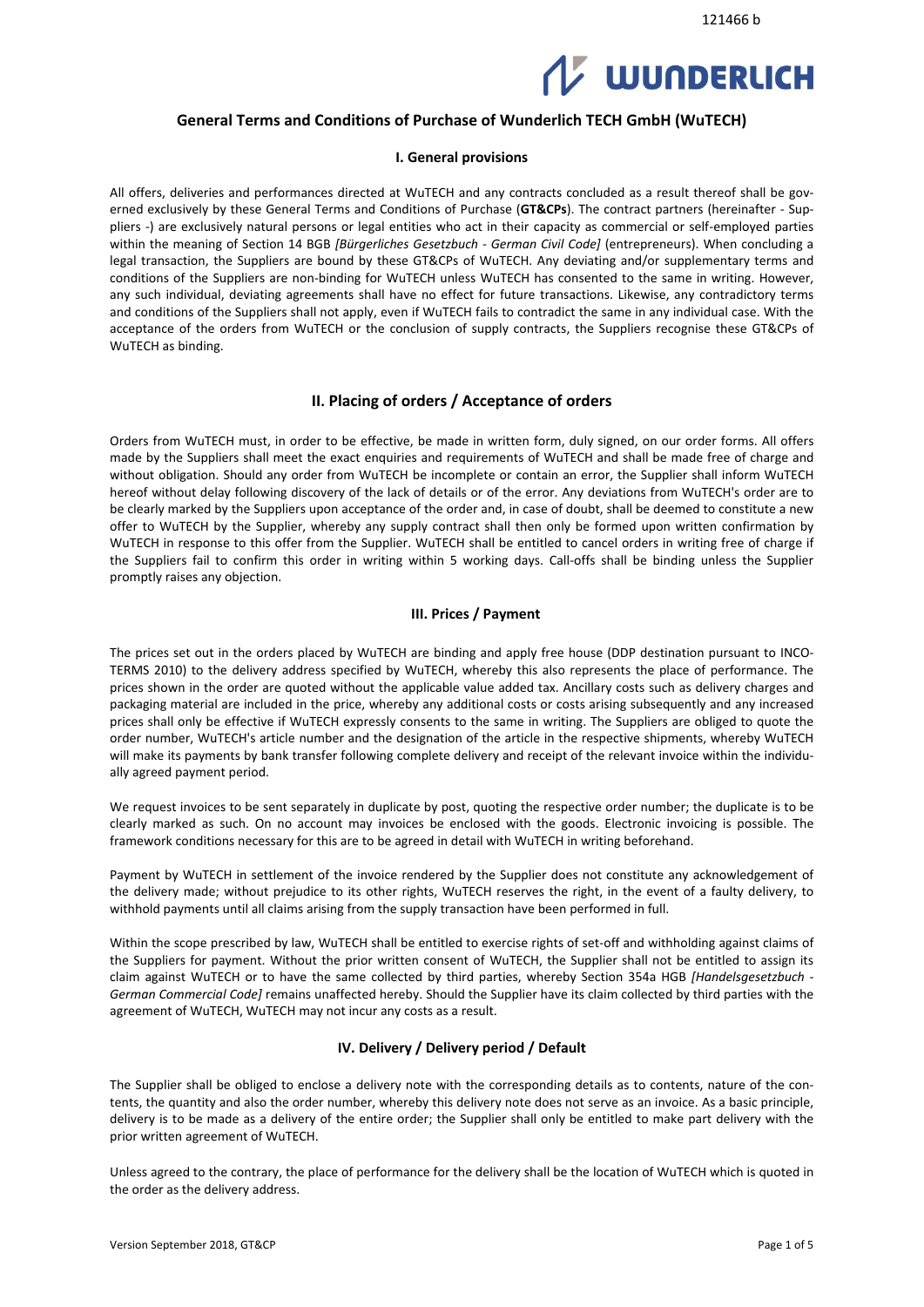

The delivery periods agreed in the order are binding. In the case of delays, the Supplier shall notify WuTECH without delay in writing. Should the Supplier fall into default with the agreed delivery date, WuTECH shall be entitled to the statutory warranty rights which, in addition to the right to terminate the contract and to demand damages, also provide for the possibility of substitute performance at the expense of the Supplier. Where the Supplier is in default with the delivery, either in whole or in part, this shall entitle WuTECH to demand a contractual penalty in the amount of 0.2 % of the value of the delivery per working day of the default, subject, however, to a maximum of 5 %. These rights of WuTECH exist irrespective of any fault on the part of the Supplier.

#### **V. Shipment / Passing of risk**

The Supplier bears the transport risk and is accordingly obliged to ensure the use of packaging appropriate for the transport and to provide for transport safety in compliance with the stipulations noted in the order. The Supplier furthermore undertakes to arrange for adequate insurance for the transport of the goods and shall be obliged to provide WuTECH, upon its first request, with proof of the insurance.

Subject to any deviating arrangements agreed individually between WuTECH and the Supplier, WuTECH reserves the right to determine the method of shipment and type of packaging and also the choice of the means of transport for the delivery, whereby the Supplier is to bear the costs of shipping and packaging and must also ensure the return and recycling of the transport packaging free of charge. Where delivery is made free house, WuTECH will be responsible for the unloading. Where special personnel or separate equipment needs to be deployed for the unloading, the costs arising in this connection are, subject to any special agreement, to be borne by the Supplier. WuTECH will not reimburse Insurance costs; insurance costs which arise for the carriage of goods outside the Federal Republic of Germany are deemed to be included in the price. Up until acceptance of the delivery by WuTECH at the agreed destination, the Supplier shall bear the risk of accidental loss.

#### **VI. Foreign trade provisions / Origin of goods**

WuTECH places the order on the condition that the goods to be delivered are a product originating from the European Union and that this will be confirmed by the Supplier prior to delivery of the goods through a correct long-term supplier's declaration for goods with preferential origin status under the applicable provisions, specifying details of the country of origin and the correct customs tariff number. Formal provisions concerning supplier declarations can be viewed under [www.zoll.de.](http://www.zoll.de/) The Supplier undertakes to inform Wunderlich TECH GmbH in due time in writing in the event of any changes to the origin of the goods and/or of the customs tariff number and to attach the relevant documents. Should goods be delivered which deviate from the above-mentioned condition, WuTECH shall have the options of refusal of acceptance, rescission of the contract of purchase, delivery of substitute goods and also the assertion of claims for damages for the damage suffered by WuTECH arising from the further processing of non-preferential goods.

The Supplier shall be obliged in the case of deliveries from an EU state outside Germany to comply with the rules existing under the customs regulations, in particular to quote the EU value added tax identification number. The Supplier shall also be obliged in the case of deliveries from third countries to deliver the goods duty paid or, in agreement with WuTECH, to prepare this through timely presentation of the import documents. In this connection, WuTECH is to be provided with correct details of the description of the goods and the customs tariff number. The Supplier shall also be obliged to allow customs authorities to carry out inspections and to present requested documentation for customs inspections. In relation to deliveries of goods requiring authorisation under the respectively valid customs regulations, the Supplier shall be obliged to inform WuTECH in writing prior to delivery of the goods, attaching relevant documentation.

#### **VII. QM system**

In regard to supplies, our current QM Guidelines apply; these can be downloaded from the home page [www.WuTECH.de.](http://www.friedola.de/) Upon request, WuTECH will also provide the Supplier with these Guidelines in written form. WuTECH expects that the Supplier has a functioning QM system of its own and that in respect of all its deliveries it can deliver corresponding proof of performance of the inspections necessary under this system.

The Supplier shall ensure on its own responsibility that it has inspected all goods intended for us prior to their delivery and therefore waives the goods inward check by WuTECH and accepts that the inspection of the goods as to possible defects will only be made immediately prior to the production or processing.

To such extent, the Supplier cannot invoke Section 377 HGB, even if it does not have a QM system in place or the goods, notwithstanding its QM system, prove to be defective. Irrespective thereof, the duty of inspection and notification of complaints begins in all cases at the earliest upon receipt of a duly issued advice of despatch or delivery note. In the case of deliveries which comprise assembly, these duties furthermore begin at the earliest at the time of acceptance.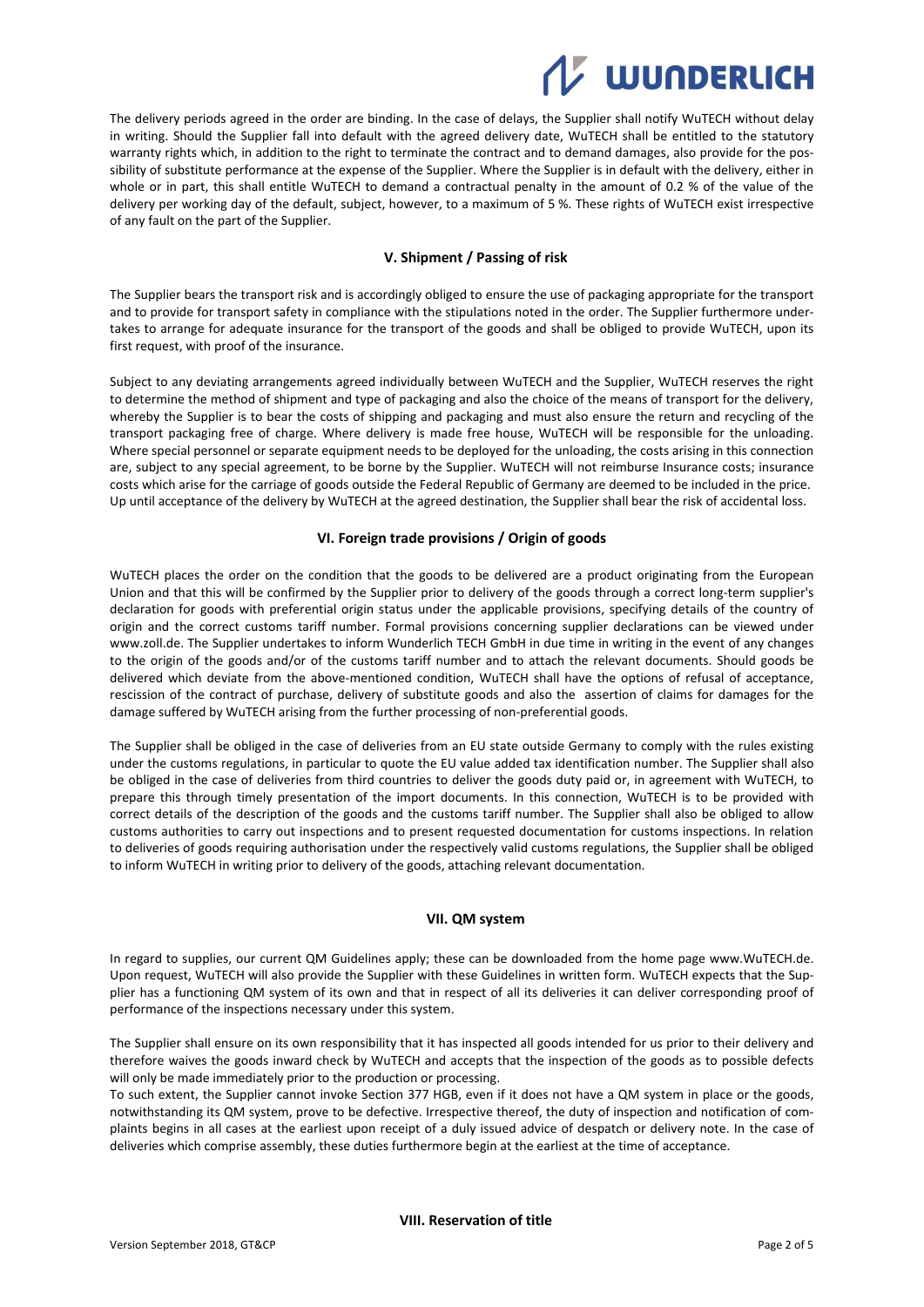

As a basic principle, the Supplier may only assert a simple reservation of title in respect of unprocessed goods unless WuTECH has accepted further-reaching rights in favour of the Supplier in writing. In favour of WuTECH, an extended reservation of title applies in relation to the material provided to the Supplier, i.e. even in the case of the processing or combination of the reserved goods provided with other objects which do not belong to WuTECH, WuTECH immediately acquires coownership of the newly created object in the ratio of the value of the reserved goods provided to the processed and/or combined objects at the time of the processing/combination.

#### **IX. Environmental protection and safety**

The Supplier undertakes in connection with the delivery to comply with the applicable accident prevention regulations and, at its own expense, to deliver necessary manufacturer's instructions and also protective devices for the goods to WuTECH together with the goods. In addition, the Supplier shall be obliged to comply with the necessary instructions issued by WuTECH concerning the stipulations in relation to safety, environment and fire protection on WuTECH's premises should the Supplier enter the same. The instructions may at any time be requested from WuTECH and studied.

The Supplier gives an assurance to WuTECH that the goods to be delivered comply with the statutory provisions governing safety and environmental protection. These include in particular the ElektroG *[Act governing the placing on the market, return and environment-friendly disposal of electrical and electronic appliances]*, the Hazardous Substances Regulations and also safety recommendations issued by German expert committees such as VDE *[Verband der Elektrotechnik, Elektronik und Informationstechnik - Association for Electrical, Electronic and Information Technology]*, DIN *[Deutsches Institut für Normung - German Institute for Standardisation]*, VDI *[Verein Deutscher Ingenieure - Association of German Engineers]* etc. In addition, the Supplier gives an assurance that it observes the corresponding laws of the EU and the Federal Republic of Germany. In the event that the Supplier utilises hazardous or avoidance substances, such use is to be labelled and disclosed accordingly, whereby the use of prohibited substances is not admissible. The Supplier shall be obliged, at its own expense, to obtain the corresponding certifications and documentary proofs as well as safety specifications in German and English and to enclose the same with the delivery.

# **X. Secrecy / Rights to products**

The Supplier is obliged to observe full and strict secrecy. Only following prior written confirmation by WuTECH may the Supplier pass on documents or other information (in particular illustrations, drawings, internal information relating to WuTECH, etc.) to third parties. The duty to observe secrecy continues to apply following the end of the contractual relationship with the Supplier. The Supplier shall be obliged to impose a duty of secrecy on any sub-suppliers which it may engage in the same manner as its own duty of secrecy applies in favour of WuTECH. Production materials, samples and confidential details of any kind provided by WuTECH to the Supplier may only be passed on to third parties with the prior written permission of WuTECH. The obligation to observe secrecy shall not apply to information in the public domain or to information which was already known prior to the conclusion of the supply contract or which has to be disclosed upon the demand of an authority under mandatory provisions.

Technical documents, tools, samples, production materials and data which have been provided to the Supplier for the manufacture of the goods ordered are to be carefully stored and maintained by the Supplier; they remain the property of WuTECH and may not be duplicated, published or passed on to third parties without written permission and are subject to this obligation of secrecy. These also include all trademark rights and copyrights. At the end of the supply relationship, all objects and documents are to be surrendered to WuTECH.

Manufactured items and products created on the basis of information and documents provided to the Supplier are the sole property of WuTECH, whereby any use and/or publication requires an express written agreement. In the event that the Supplier creates products within the scope of the supply contract, WuTECH will receive all proprietary rights and rights of use and exploitation attaching thereto without separate remuneration. Accordingly, WuTECH reserves to itself all information rights such as copyrights, patents and rights of use in regard to such inventions, whereby this also applies vis-à-vis third parties outside this agreement.

# **XI. Freedom from material defects and flaws in legal title**

For a period of two years following the use or commissioning, the Supplier warrants in relation to its delivery that the object of delivery will be free of any defects which impair the use or operation of the same and that it has the features indicated or assured by the Supplier. Should any goods supplied be defective, WuTECH will, prior to the commencement of the production and processing, first give the Supplier the opportunity to separate out defective goods and remedy any defects or make a replacement delivery unless this cannot reasonably be expected of WuTECH, e.g. for reasons of time.

The Supplier shall be obliged to bear the costs arising in connection with the investigation and rectification, in particular the cost of installation and dismantlement, in the full scope, even if it subsequently transpires that in fact there was no defect.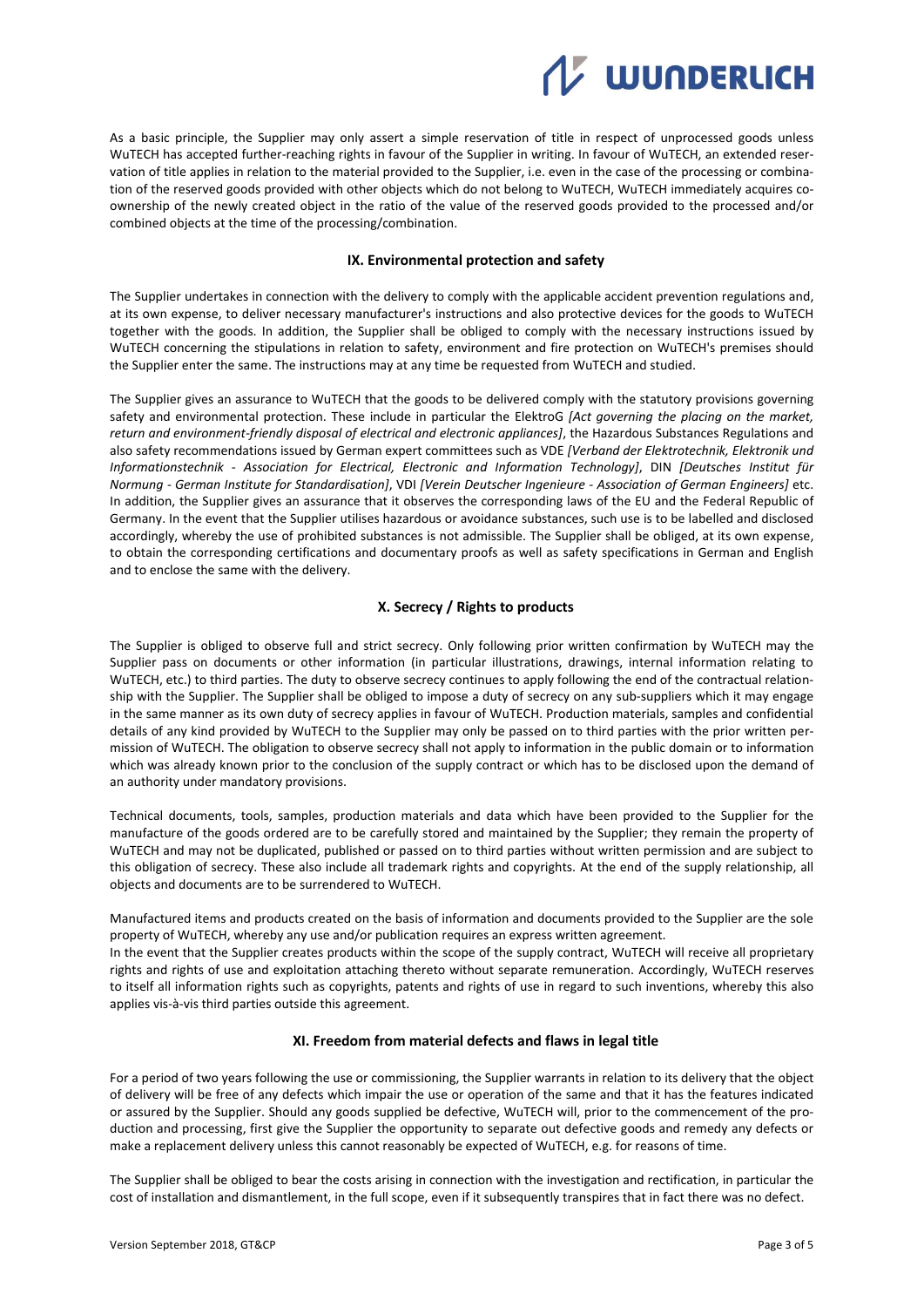# **WUNDERLICH**

Should this be unsuccessful, WuTECH shall be entitled to rescind the contract and also to return the goods at the risk of the Supplier and to procure these goods from another supplier. If the same goods are once more delivered in a defective condition, WuTECH shall also, following a written warning, be entitled to cancel any part of the delivery not yet performed up until then. In the case of complaint in respect of a defect, the limitation period shall be extended by the time period between notification of the defect and final elimination of the same. WuTECH reserves the right to make a lump sum charge in an amount of 150.00 EUR per complaint procedure for the handling of complaints and to deduct this handling charge direct from the invoice amount.

In addition, the Supplier shall be liable to WuTECH in damages within the scope of the statutory provisions, in particular of Sections 437, 440, 280 et seq. BGB. The right to assert claims for damages in addition to the other statutory claims in relation to defects remains expressly reserved. WuTECH shall be entitled to withhold the attributable sums of damages resulting according to the analysis of the cause, including any such arising from consequential damage caused by a defect, direct from the invoice sum. Under no circumstances can any acceptance or acknowledgement of defects be deduced in this respect from any payments made by WuTECH to the Suppliers. In the event of the assertion of any claims by third parties concerning material defects or flaws in legal title in relation to the deliveries of the Supplier, the latter shall indemnify WuTECH from such claims in the full scope. In the case of concealed defects, the Supplier shall be obliged to reimburse the expenditure incurred in vain and/or the costs of materials. The costs and risk of the return delivery are to be borne by the Supplier.

The Supplier shall be liable for ensuring that no rights of third parties, in particular patent rights or other industrial property rights of third parties, are infringed either through the supply of the objects of delivery to WuTECH or through its use of the same. Should any such infringement of rights nevertheless occur, the Supplier shall bear the licence fees and shall indemnify WuTECH from all claims for damages. In addition, the Supplier shall bear the cost of any damage thereby suffered by WuTECH.

#### **XII. Indemnity - Product liability**

The Supplier shall be obliged to indemnify WuTECH against any claim made against it under product liability where the damage giving rise to the claim arose through any goods delivered by the Supplier. Where the damage did not arise within the sphere of its responsibility, it is the responsibility of the Supplier to adduce evidence that it was not at fault.

The Supplier shall furthermore be obliged to bear all costs arising within the scope of its indemnity to WuTECH. These also include the costs for recall actions for the withdrawal of products already introduced on the market, whereby, in this respect, WuTECH will give the Supplier the opportunity to become involved. The Supplier shall be obliged to indemnify WuTECH from any claims of third parties on account of material defects and/or flaws in legal title of any product delivered by the Supplier; these also include WuTECH's legal fees.

The Supplier undertakes during the entire term of the contractual relationship to maintain in force a product liability insurance policy with cover of at least 10,000,000.00 EUR per case of personal injury/material damage - lump sum. Against this background, the Supplier shall be obliged to deliver proof of the insurance cover to WuTECH upon its first request.

#### **XIII. Force majeure**

In the event that the delivery owed cannot be fulfilled on account of occurrences of force majeure, industrial disputes or unrest, official measures or any other unforeseeable and uncontrollable serious occurrences, WuTECH shall be entitled to cancel the contract. The Supplier shall be obliged to inform WuTECH without delay of the occurrence of any such obstacles to delivery.

#### **XIV. Minimum wage**

Should the Supplier wish to have the performance owed by it carried out by third parties such as e.g. sub-contractors, freelance employees etc. this shall only be admissible with the prior written consent of WuTECH. All staff, in particular the employees of the Supplier involved in the specific delivery, are employed by it in accordance with the stipulations of the Mindestlohngesetz *[Minimum Wage Act]* and are also paid in accordance with the stipulations of Sections 1, 2 and 20 of the MiLoG *[Minimum Wage Act]* or in accordance with applicable collective agreements. It is solely the responsibility of the Supplier to ensure that these stipulations are observed.

WuTECH is hereby released from all claims associated with any breaches of the MiLoG. Furthermore, should it gain knowledge of any such breach, WuTECH shall be entitled to cancel the supply contract with immediate effect and to assert claims for damages against the Supplier arising therefrom.

# **XV. Data protection**